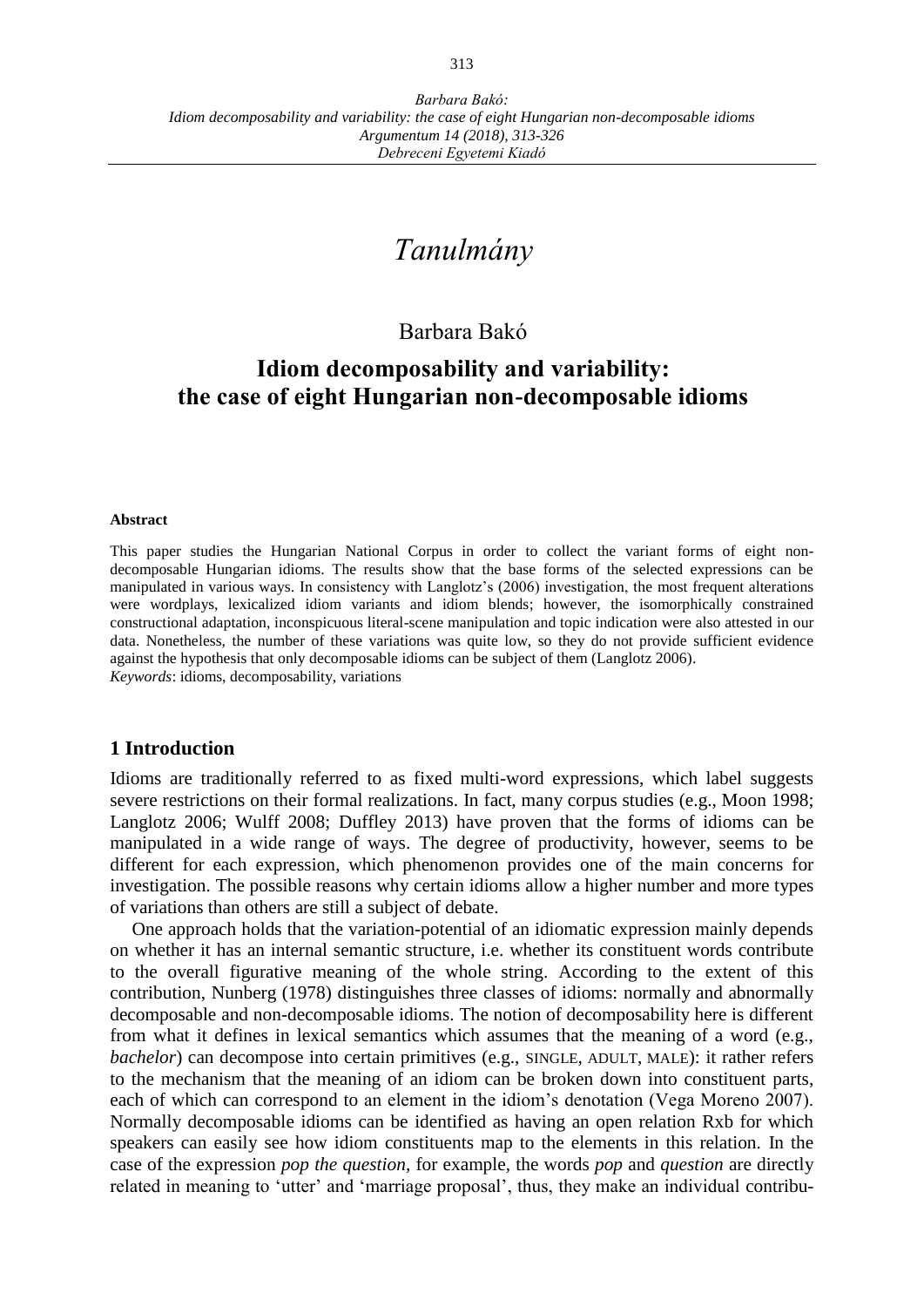tion to the overall interpretation. Non-decomposable idioms are the opposite pole of the decomposability continuum as their constituents cannot be assigned independent idiomatic meanings (e.g., *kick the bucket*). Abnormally decomposable idioms are positioned somewhere between the normally decomposable and non-decomposable categories. As opposed to normally decomposable idioms, abnormally decomposable expressions "are not licensed by conventions whereby each of its constituents can be used to refer to the constituents of its referent; instead this relation is mediated by a conventional metaphor" (Vega Moreno 2007: 151). For instance, in the idiom *spill the beans* it is relatively easy to understand the link between the meaning and *spill* and the act of revealing, but only a much less direct, metaphorical relation can be detected between the meanings of *beans* and the idiomatic referent *secrets*.

In a series of experiments, Gibbs and his colleagues (Gibbs and Nayak 1989; Gibbs et al. 1989) examined the link between decomposability and variability, and found that decomposable idioms are more flexible for syntactic and lexical alterations than non-decomposable expressions. Langlotz (2006) arrived at a similar consequence and stated that an idiom must be cognitively motivated, transparent and isomorphic (i.e. decomposable) in order to allow particular variations.

This view, however, is challenged by Duffley's (2013) survey which examines the usage of the two most-frequently discussed opaque and non-decomposable English idioms, *to kick the bucket* and *to shoot the breeze*, on the internet. Despite the fact that these two idioms are regarded in principle as unalterable, Duffley found a surprisingly high amount of variations for both of them: lexical variations (e.g., *my phone kicked the pail last week; shoot some air with some chums*), inserted concepts (e.g., *was ready to kick its digital bucket; shoot the cosmic breeze*), and even passives (e.g., *most of their buckets have been kicked; most of the breeze was being shot by one sloppy looking 'veteran' driver*) have been attested without the idioms losing their figurative meanings. This finding suggests that not only decomposable but non-decomposable idioms can also be prone to creative variations.

The present paper aims to further explore this question by investigating the occurrence of eight Hungarian idioms that have previously been judged by Hungarian native speakers as non-transparent and non-decomposable expressions. Similar to Duffley (2013), the variations found in the corpus are classified on the basis of Langlotz's (2006) variation strategies which will be briefly overviewed in the next section.

### **2 Langlotz's (2006) variation principles**

Langlotz's (2006: 175) cognitive linguistic approach posits that "idioms are complex linguistic routines which are mentally represented as idiomatic activation-sets." Idiom variation and variability is defined as a form of linguistic creativity in which the idiomatic activation-set is manipulated in order to encode a contextually relevant and communicatively motivated target conceptualization that the base from of the idiom cannot sufficiently express (p. 188).

According to Langlotz (2006), creative idiomatic variation is underlied by five variation principles (i.e. strategies). Constructional adaptation refers to the inflectional and syntactic modifications (such as article variation, number variation, passivisation and fronting/topicalisation) of the base form.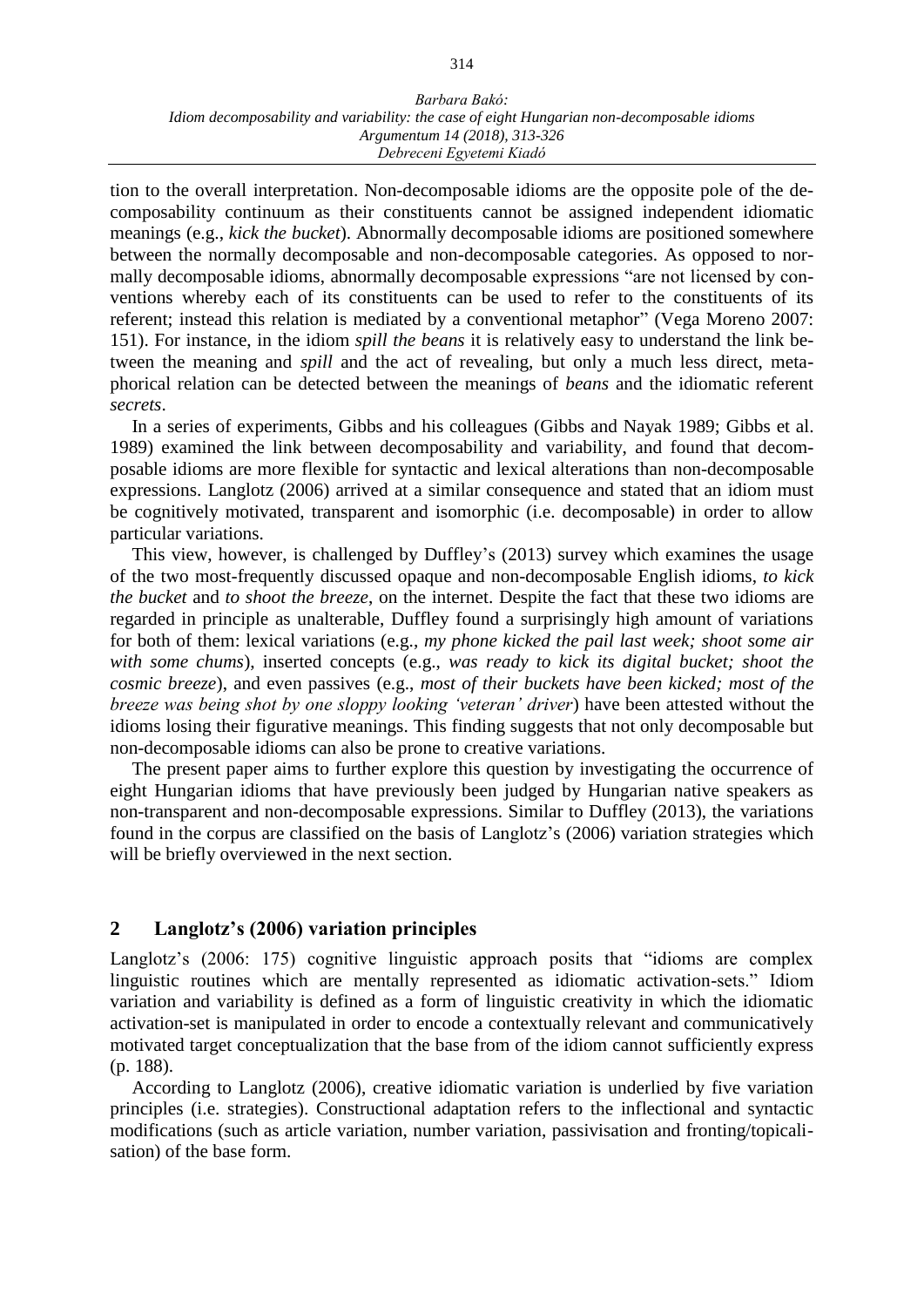(1) *That tightrope was walked every weekend when Charles and Diana took the train*  with their nanny from Norfolk to Liverpool Street station in London where their *mother met them.<sup>1</sup>*

Constructional adaptations seem to be conditioned by the idiom's internal semantic structure. Since the expression *to walk a tightrope* is isomorphic, i.e. the constituents *walk* and *tightrope* correspond to 'deal with' and 'very difficult situation', respectively, its passive form in the above example can easily be understood simply by replacing the original constituents with their figurative equivalents.

Depending on which scene is manipulated within the activation-set, Langlotz (2006) distinguishes three additional variation strategies: literal-scene manipulation, topic indication, and topic-related literal-scene manipulation. Literal-scene manipulation involves the modifycation of the literal layer of the expression which evokes a richer image than the base form does. In (2a), for instance, the qualifying adjective *narrow* is absolutely consistent with the literal meaning of *tightrope*, but it also effects the figurative interpretation of the idiom in a way that it emphasises the extent of difficulty the Chancellor has to face. This example illustrates a very inconspicuous example of literal-scene manipulation, however, Langlotz (2006) points out that many instances of this type of variation can rather be regarded as wordplay. The use of the verb *totter* instead of *walk* and the insertion of the premodifier *fraying* in (2b), for example, result in an alteration that shows a high degree of deviation from the typical construal of the base form. Thus, it can be considered as an intentional pun variant created through semantic exploitation. According to Langlotz's (2006) claim, inconspicuous literal-scene manipulation is specific for motivated idioms and is restricted for opaque expressions that are rather open for wordplay.

- (2) a. *The Chancellor had a narrow tightrope to walk and he managed to please a variety of people.*
	- b. *Only the utter ruthlessness of one ravaged, machine-sustained tyrant and the overstretched forces of his fierce yet fragile Imperium kept the human race tottering along its fraying tightrope.*

As opposed to literal-scene manipulation, topic indication affects only the figurative layer of an idiom activation-set. Taking into account the literal scene, the premodifier *financial* in (3) is semantically inconsistent with the noun *tightrope*, whereas no problem emerges when assigning a meaning to the noun phrase at the figurative level. *Financial* in this case can be seen as a grammatical modifier of the figurative correspondent 'difficult situation' of the constituent *tightrope*, so the whole idiom can be understood as 'go through a difficult financial situation'. This type of modification is clearly context-specific, and it requires the idiom to be potentially isomorphic.

(3) *That sum may seem like a lot of lei (the Romanian currency that purchases next to nothing abroad) but it still left the Romanians treading a financial tightrope.* 

Topic-related literal-scene manipulation is basically the combination of the previous two variation strategies. Although it involves modification at both the literal and figurative levels,

 $\overline{a}$ Examples (1)-(5) are taken from Langlotz (2006).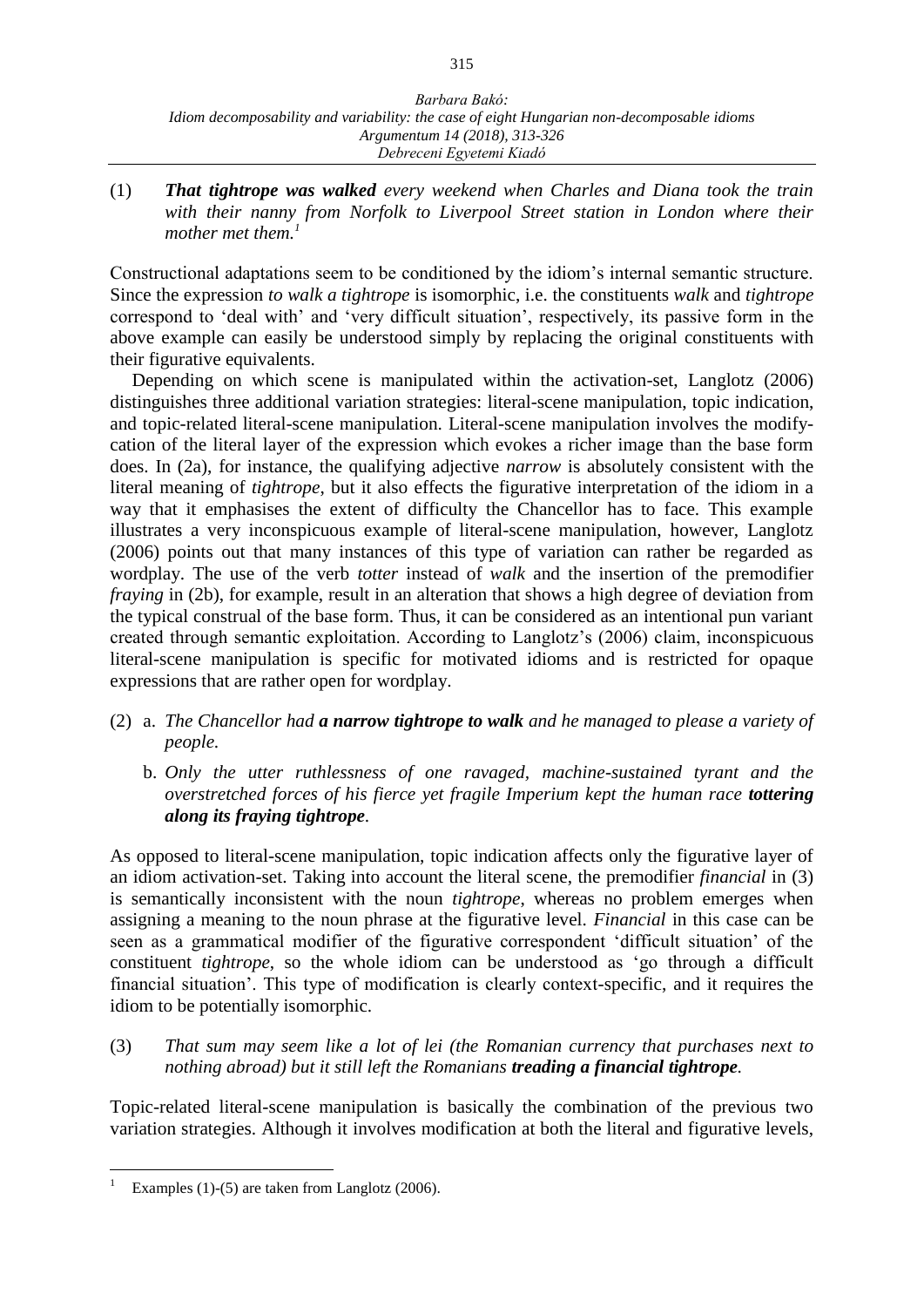the alteration can be interpreted only literally. The main mechanism behind this type of variation is to find a constituent of the string that is associated with both the usage-context and the conventional literal scene. Conjunction modification (discussed in Ernst 1981) is also governed by this principle. In (4), for instance, the constituent *teeth* is modified by the quantifier *three rows of*. This modifier, in fact, has no contribution to the idiomatic meaning; it only describes one of the shark's most scary features in the literal scene. This variation, therefore, should be interpreted normally, according to its standard figurative meaning 'become deeply involved in'.

(4) *Bruce, a shark, found it a part he could really sink his three rows of teeth into.* [as a comment to the making of the movie *Jaws*]

Langlotz's (2006: 214) fifth variation strategy constitutes ambiguation and punning which "involve the creative evocation of multiple referentiality". It exploits the semantic structure of the idiom by co-activating both its literal and idiomatic meanings. This happens in the below example, where the expression *to have a good nose for something* is used in an ambiguous way. The wine expert must be good at discovering high quality wines (consistent with the figurative meaning of the idiom), but his/her job highly depends on his/her nose (consistent with the literal meaning of the idiom).

(5) *If you like wine, have a good nose.*

### **3 Data analysis**

### *3.1 The idioms*

This study has been preceded by a test in which Hungarian native speakers had to make judgements on 6-point scales about the degree of the familiarity, transparency and decomposability of a relatively large number of Hungarian V+NP idioms. This judgement test was conducted as the first stage of a series of experiments which aims to examine the representation, comprehension and variability of different types of idioms. Since its details and results are planned to be published in a separate article, only a brief description is given in this paper.

For the three-part test, 160 Hungarian expressions were selected from various idiom dictionaries and collections (Bárdosi 2003, 2012; Hadrovics 1995; O. Nagy 1985). In the familiarity section, the participants were provided with the idioms, and they had to rate on a 6-point scale how familiar each idiom was to them. In the second, transparency phase, the same subjects received the list of the same 160 idioms, but, this time, the dictionary meanings were also given. The participants were required to decide how close the relationship was between the literal and idiomatic meanings of the expressions. Based on the familiarity and transparency ratings, 68 of the 160 idioms were submitted to a third, decomposability-rating test in which each expression was embedded in a figuratively biased context. The tasks of the participating native speakers (other than those who participated in the first two phases) were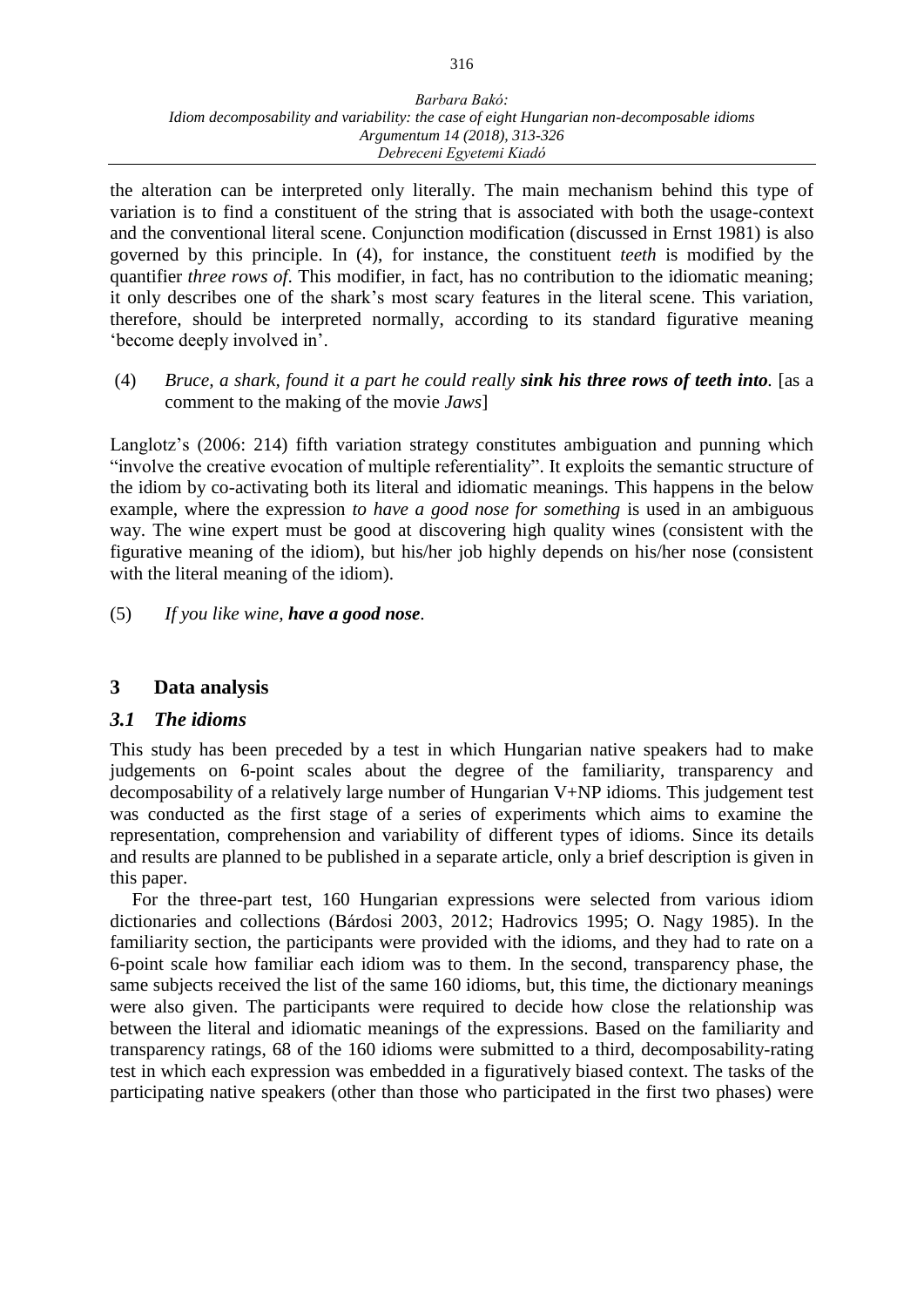(i) to read each short text carefully; (ii) to explain the meaning of the idiom in it; (iii) to rate the degree of decomposability of the idiom on a 6-point scale. $<sup>2</sup>$ </sup>

For the purposes of the present investigation on the variability of non-decomposable idioms, eight expressions rated as non-transparent and non-decomposable have been selected from the above-mentioned tests. The list of the eight idioms and their transparency and decomposability ratings can be found in Table 1.

| Idiom <sup>3</sup>                                                              | <b>Transparency</b> | <b>Decomposability</b> |
|---------------------------------------------------------------------------------|---------------------|------------------------|
| felkapja a vizet<br>('to hit the ceiling')                                      | 2.84                | 1.60                   |
| összeakasztja a bajszát valakivel<br>('to fall out with someone')               | 2.64                | 2.13                   |
| megüti a bokáját<br>('to get one's fingers burnt')                              | 2.87                | 1.43                   |
| ráhúzza valakire a vizes lepedőt<br>('to blow the whistle on someone')          | 2.62                | 2.26                   |
| húzza a lóbőrt<br>('to saw logs')                                               | 2.79                | 1.93                   |
| lándzsát tör valaki/valami mellett<br>('to make a stand for someone/something') | 2.69                | 2.30                   |
| pálcát tör valaki/valami felett<br>('to judge someone/something')               | 2.69                | 2.26                   |
| elhúzza valaki nótáját<br>('to beat someone up / to give someone hell')         | 2.53                | 2.17                   |

*Table 1. The list of V+NP idioms and their transparency and decomposability ratings*

At this point it is worth mentioning that although present-day native speakers may not be able to find motivating links between and idiom's literal and figurative meanings, the relationship between the two was originally not arbitrary. Dunkling (1998) and Parkinson (2000) found that most idioms were used literally at first, but, over time, they underwent a metaphorization process, as a result of which the phrase became institutionalized in the language with its idiomatic meaning. If we take a closer look at the origins of the idioms examined in our study, we can easily see that the genuine meanings of most expressions are related to old customs that are not employed nowadays.

*Megüti a bokáját* 'lit.: to hit one's ankle; fig.: to get one's fingers burnt' is claimed to root from the curse *A szél verje össze az akasztófán a bokádat!* 'I wish the wind would blow your ankles together on the gibbet!' (O. Nagy 1957). In earlier times, it was not uncommon that the convict hanged publicly was left on the gibbet for several days before being buried, so the image of a person hanging and being swung by the wind that made his ankles hit each other used to be quite familiar to everyday people. Following from this, if someone was warned that he will hit his ankle, that person was thought to be hanged (i.e., to have problems) in the future for something he committed previously.

 $\overline{a}$ 

<sup>2</sup> The term *decomposability* was explained and illustrated with examples in the introductory part of the test so the participants became familiar with it.

<sup>3</sup> For morpheme-by-morpheme transcriptions of the idioms see the appendix.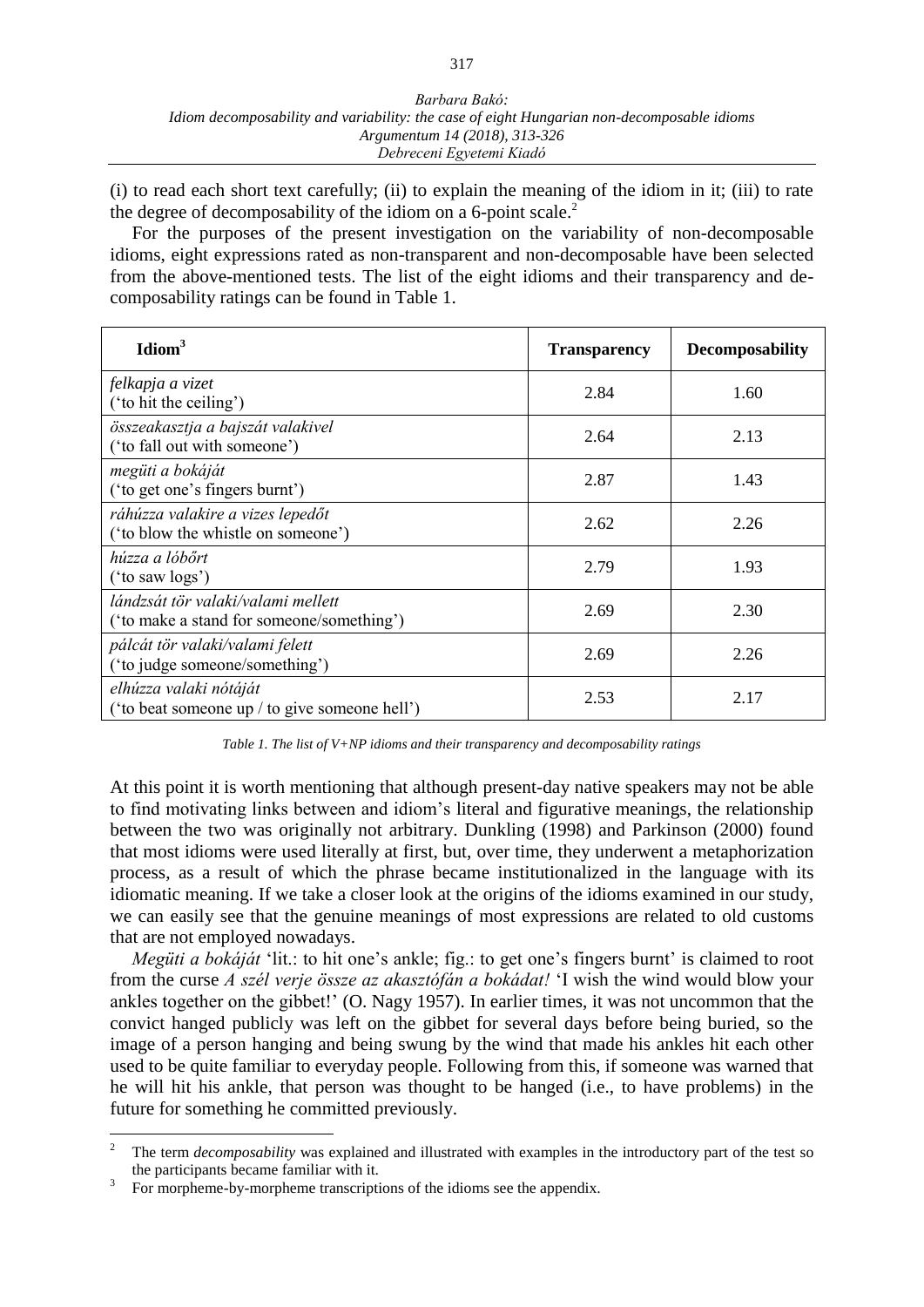The meaning of *elhúzza valaki nótáját* 'lit.: to play someone's song; fig.: to beat someone up/to give someone hell' can be explained in two ways (O. Nagy 1957). The first explanation is based on the idea that when someone is beaten, he is hopping and moving his legs very fast as if he was dancing. Since dance and music are two closely related concepts, the image of a dancing person when his favourite song is being played automatically evokes in human mind. Another potential explanation is related to a certain type of corporal punishment, caning, which refers to the action of hitting someone's back or buttocks with a cane. The movement of the cane when beating someone is similar to the movement of a fiddle bow when playing the violin; and this resemblance may be the underlying motivation for the expression.

The idiom *lándzsát tör valaki/valami mellett* 'lit.: to break a lance next to someone/something; fig.: to make a stand for someone/something' is borrowed from the German language, and its original form is *für jemanden eine Lanze brechen.* This expression goes back to the Middle Ages, when knights jousted for the hearts of their beloved women (O. Nagy 1957). Jousting was performed by two horsemen wielding lances with blunted tips, and the primary aim of this fight was to ride towards the opponent at a high speed, to strike him and to break the lance on his shield.

*Pálcát tör valaki/valami felett* 'lit.: to break a wand above someone/something; fig.: to judge someone/something' originates from a German custom employed in court: when the judge proclaimed the death sentence, he broke a wand into three pieces and threw them in front of the convict. This act symbolized that the judgement was definitive and irrevocable (O. Nagy 1957).

According to Csefkó (1930), *ráhúzza valakire a vizes lepedőt* 'lit.: to lay the bed-sheet on someone; fig.: to blow the whistle on someone' refers to a medical procedure used for attenuating fever. Laying a wet bed-sheet on someone with a very high body temperature helps the person gain back his consciousness and feel better, but this is a really unpleasant experience at the same time.

Unfortunately, no etymologies for *húzza a lóbőrt* 'lit.: to pull the horse skin; fig.: to saw logs'*, felkapja a vizet* 'lit.: to snatch up the water; fig.: to hit the ceiling', and *összeakasztja valakivel a bajszát* 'lit.: to hang one's moustache with someone; fig.: to fall out with someone' were provided in any of the sources available for me; I only found some relevant information on various websites. As this data, however, can be regarded as non-academic and unreliable, I decided not to include it in this paper. Nevertheless, in the case of the other five idioms, it is obvious that they reflect old traditions which have disappeared and become forgotten over time. The fact that most people are not familiar with these customs nowadays may explain why these idioms have been positioned closer to the opaque pole of the transparency scale. 4

### *3.2 The corpus*

 $\overline{a}$ 

The usage of the unvaried and the altered forms of the eight idioms were studied in the Hungarian National Corpus (HNC) (Oravecz et al. 2014). With its more than 1 billion words, it is the largest freely-available Hungarian corpus which contains five genres: official, press,

<sup>4</sup> It should be noted that the knowledge of an idiom's origin is sometimes not necessary for the hearer to find links between the literal and figurative interpretations. Depending on their encyclopaedic knowledge and creativity, comprehenders may be able to remotivate expressions and have various assumptions (which are different from the etymological explanations) about why an idiom means what it does (Langlotz 2006: 114- 115).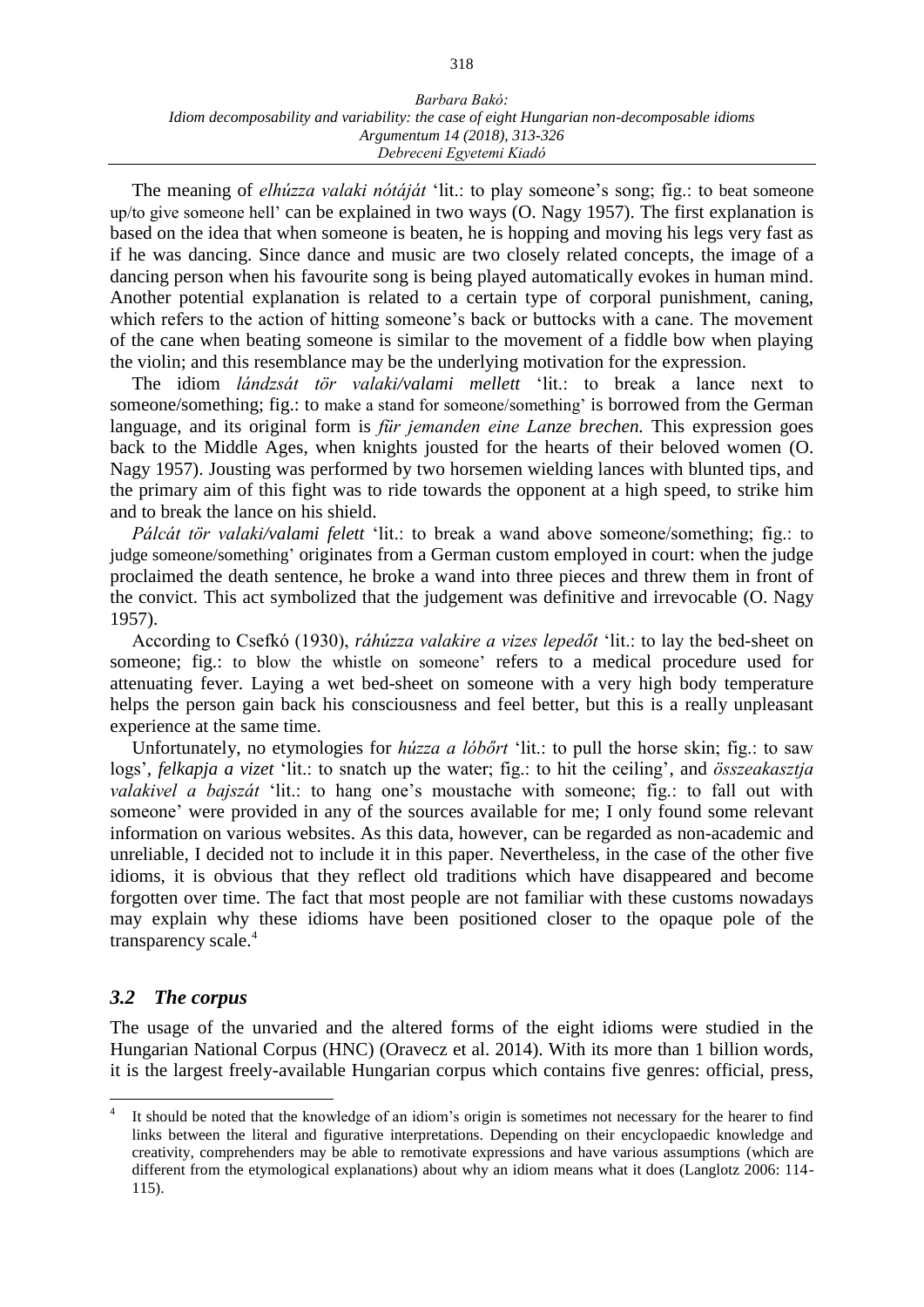spoken, personal and academic texts. The queries were made in a way that the nominal lemma of the idiom should have been within the span of 10 words to the left or to the right of the verbal constituent. In separate searches, the nominal collocations of the verbal elements and the verbal collocations of the nominal elements to both the left and the right directions within 5 words were also examined in order to collect the lexical variations of the selected expressions. Sentences that occurred multiple times in the corpus have been filtered out.

### *3.3 Results and discussion*

The total number of tokens and the number of the variations for the idioms are summarised in Table 2. As can be seen, the predominant majority of the occurrences were the invariant forms for each idiom, but each of Langlotz's (2006) five basic idiom variation types was also manifested in the corpus.

| <b>Idiom</b>                             | <b>Total</b> | Construc-<br>tional<br>adaptation | Literal-<br>scene<br>mani-<br>pulation | <b>Topic</b><br>indica-<br>tion | Topic-<br>related<br>literal-<br>scene<br>manipula-<br>tion | Ambigu-<br>ation and<br>punning | <b>Other</b>     |
|------------------------------------------|--------------|-----------------------------------|----------------------------------------|---------------------------------|-------------------------------------------------------------|---------------------------------|------------------|
|                                          |              | # $(%)$                           | # $(%)$                                | # $(%)$                         | # $(%)$                                                     | # $(%)$                         | # $(%)$          |
| felkapja a<br>vizet                      | 307          | $\overline{0}$                    | $\overline{0}$                         | $\overline{0}$                  | $\boldsymbol{0}$                                            | 1(0.33)                         | 13 (4.23)        |
| összeakasztja<br>a bajszát<br>valakivel  | 120          | $\boldsymbol{0}$                  | $\boldsymbol{0}$                       | $\boldsymbol{0}$                | 3(2.5)                                                      | 3(2.5)                          | 2(1.67)          |
| megüti a<br>bokáját                      | 166          | $\boldsymbol{0}$                  | $\boldsymbol{0}$                       | $\boldsymbol{0}$                | $\boldsymbol{0}$                                            | $\boldsymbol{0}$                | $\boldsymbol{0}$ |
| ráhúzza<br>valakire a<br>vizes lepedőt   | 164          | 1(0.61)                           | $\boldsymbol{0}$                       | 3(1.83)                         | 2(1.22)                                                     | $\boldsymbol{0}$                | 10(6.1)          |
| húzza a lóbőrt                           | 95           | $\boldsymbol{0}$                  | $\boldsymbol{0}$                       | $\boldsymbol{0}$                | $\boldsymbol{0}$                                            | 1(1.05)                         | 2(2.1)           |
| lándzsát tör<br>valaki/valami<br>mellett | 101          | $\boldsymbol{0}$                  | $\boldsymbol{0}$                       | $\boldsymbol{0}$                | $\overline{0}$                                              | $\boldsymbol{0}$                | 4(3.96)          |
| pálcát tör<br>valaki/valami<br>felett    | 42           | $\boldsymbol{0}$                  | $\boldsymbol{0}$                       | $\overline{0}$                  | $\boldsymbol{0}$                                            | $\mathbf{0}$                    | 4(9.52)          |
| elhúzza valaki<br>nótáját                | 86           | 1(1.16)                           | 2(2.32)                                | $\overline{0}$                  | $\boldsymbol{0}$                                            | 4(4.65)                         | $\overline{0}$   |
| <b>Total:</b>                            | 1081         | 2(0.18)                           | 2(0.18)                                | 3(0.28)                         | 5(0.46)                                                     | 9(0.83)                         | 35(3.24)         |

*Table 2. The total number of occurrences and the number of variations in HNC*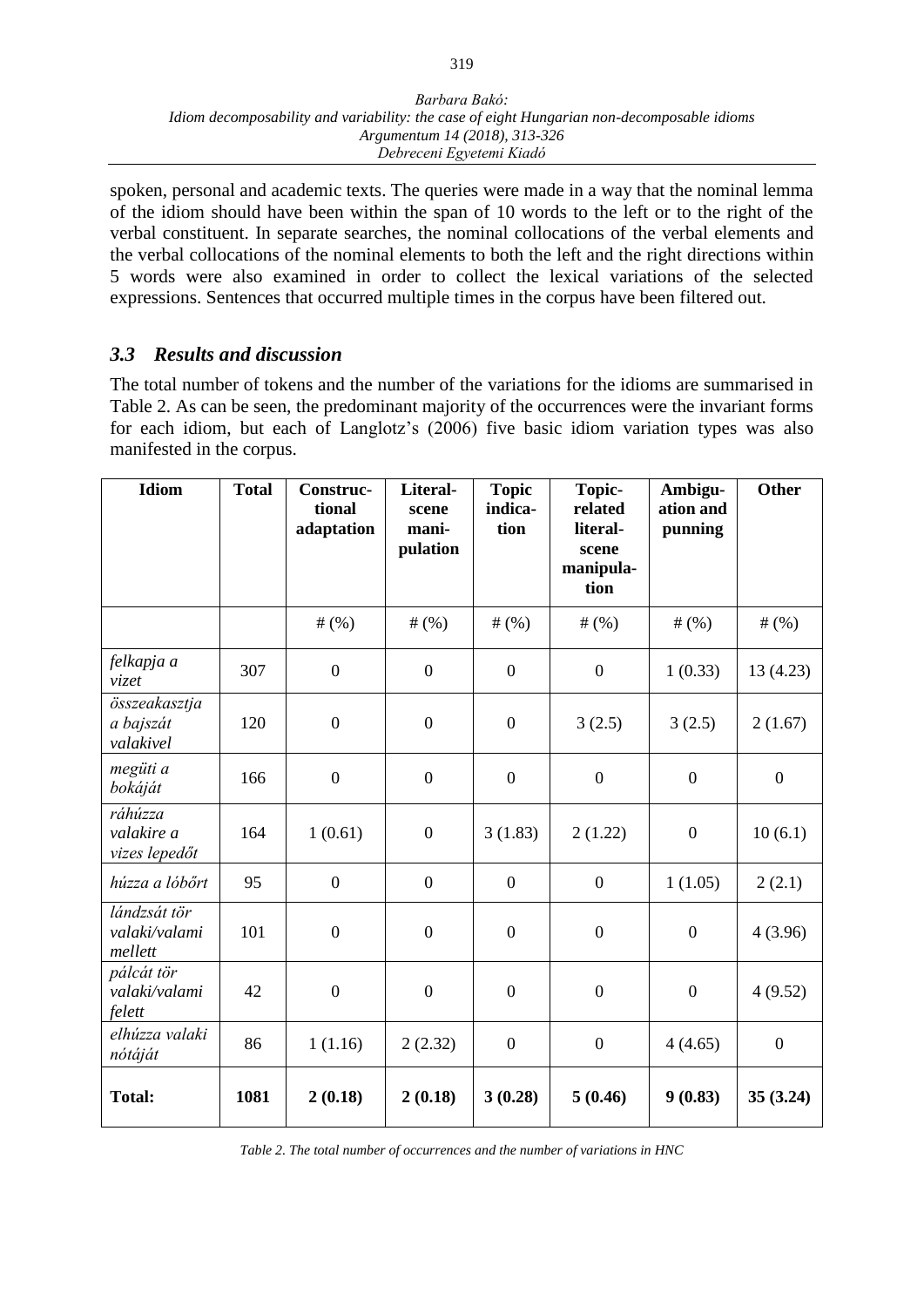It has been pointed out earlier that constructional adaptation, literal-scene manipulation and topic indication potentially occur with cognitively motivated, isomorphic idioms, but are restricted for opaque, non-decomposable expressions. Following from this, the eight idioms investigated in this study should not show any of these variations. A few instances, however, were attested for each strategy.

Constructional adaptation was represented by the passive-like predicative adverbial participle construction and topicalization. The Hungarian predicative adverbial participle structure can occur with (i) the present and past copula *van/volt* 'be/was/were' or with (ii) the future copula and its past form *lesz/lett* 'become/became'. Although, in terms of their formal traits, both type (i) and type (ii) are similar to the English passive construction, only (ii) functions in the same way (Laczkó 1995). The structure containing *van/volt* 'be/was/were' indicates the resulting state of a preceding process that is not denoted by the construction itself, so this type can be seen as adjectival rather than participial. As opposed to this, the future tense copula *lesz* 'become' and its past tense form *lett* 'became' is more dynamic and, thereby, more acceptable as a process-denoting construction. The form *el lett húzva a nótája* in (6) belongs to this second, passive-like category.

The other example, sentence (7), is a clear instance of topicalization where the object NP *vizes lepedő* is placed into the main clause while the remaining parts of the idiom form a relative clause. This example is surprising if we take into account Nunberg's (1994) statement that this kind of alteration can occur only if the topicalized constituent has its own idiomatic referent, which condition is not fulfilled by non-decomposable expressions.

| (6) | pár-nak    | már                                                                                    | el             | lett<br>is       | húz-va         | $\mathfrak a$ | nótá-ja           |            |
|-----|------------|----------------------------------------------------------------------------------------|----------------|------------------|----------------|---------------|-------------------|------------|
|     | couple-for |                                                                                        | already away   | also             | became pull-VA |               | the song-poss.3sG |            |
|     |            | 'the song of some of them has already been played' [literal]                           |                |                  |                |               |                   |            |
|     |            | 'some of them has already been beaten up' [figurative]                                 |                |                  |                |               |                   |            |
|     |            |                                                                                        |                |                  |                |               |                   | (doc#1559) |
|     | a          | vizes lepedő,                                                                          | ami-t          | néhány rejtélyes |                |               | albán-ra          |            |
|     |            | the wet bed-sheet, what-ACC                                                            |                | some             | mysterious     |               | Albanian-onto     |            |
|     | próbál     | rá-húz-ni                                                                              | $\mathfrak{a}$ | KBI              |                |               |                   |            |
|     | try        | onto-pull-INF                                                                          | the KBI        |                  |                |               |                   |            |
|     |            | 'the wet bed-sheet that the KBI tries to pull onto some mysterious Albanian' [literal] |                |                  |                |               |                   |            |
|     |            | 'the whistle that the KBI tries to blow on some mysterious Albanian' [figurative]      |                |                  |                |               |                   |            |

(doc#1057)

Literal-scene manipulation was attested twice in our data, but both occurrences were alterations of the same idiom *elhúzza valaki nótáját* 'to beat someone up'. The adjectives *magyar* 'Hungarian' and *keserves* 'grievous' in (8) as well as *utolsó* 'last' in (9) are grammatically and semantically consistent with the literal meaning of the head noun *nóta* 'song'; nevertheless, they also add some extra meanings to the figurative interpretation. Example (8) was taken from a text which discusses what will happen if the government does not pay more attention to what other countries think about us. Both *magyar* and *keserves* refer to the unfortunate past of the Hungarian nation. The author of the text predicts that the recklessness of the government will lead to an unpleasant situation that the Hungarians had to experience so many times in the past. Similarly, *utolsó* in (10) has the same function: it denotes the last trouncing that causes the person's death.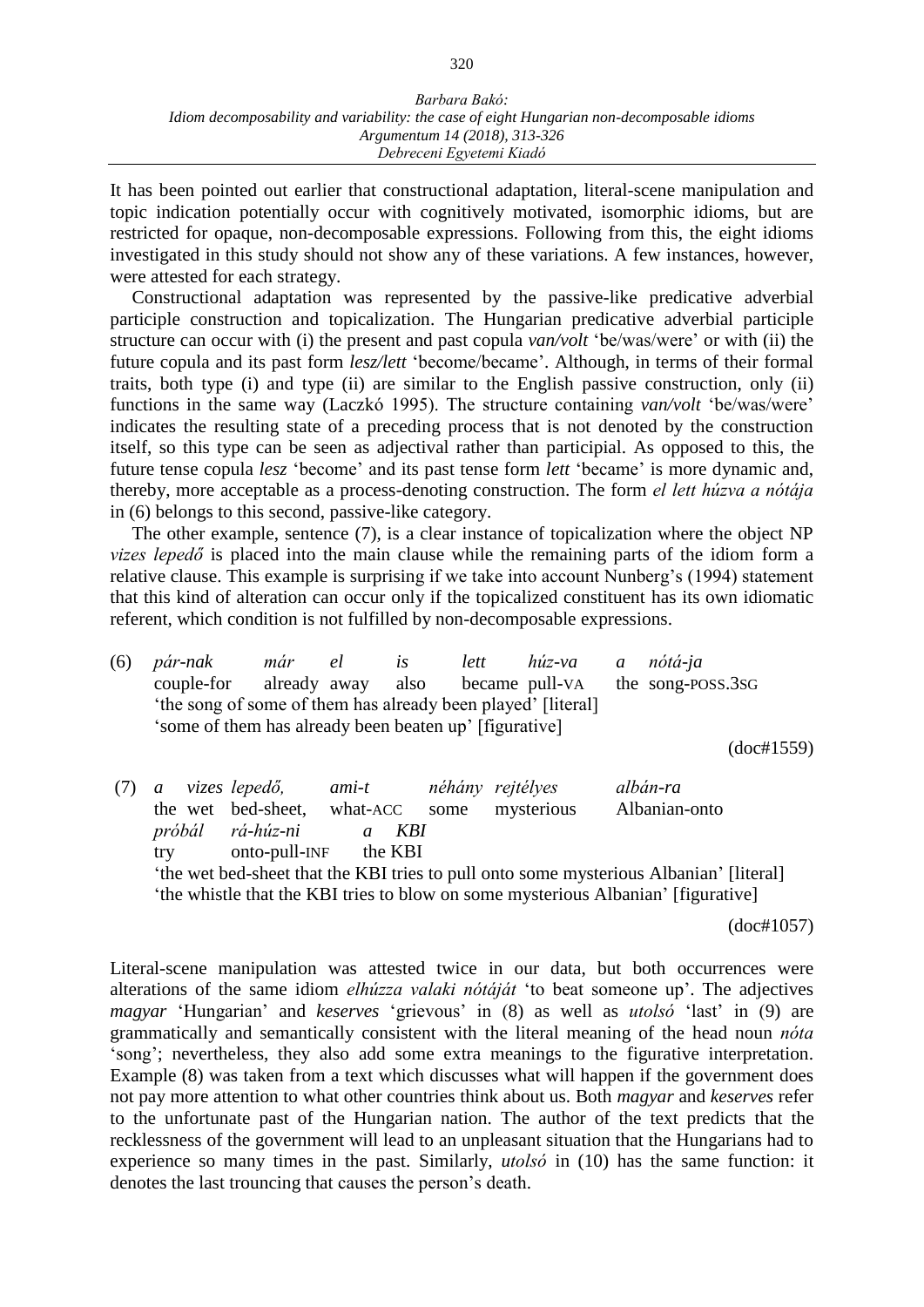|     | Barbara Bakó:<br>Idiom decomposability and variability: the case of eight Hungarian non-decomposable idioms<br>Argumentum 14 (2018), 313-326<br>Debreceni Egyetemi Kiadó                                                                                                                                                  |                                    |
|-----|---------------------------------------------------------------------------------------------------------------------------------------------------------------------------------------------------------------------------------------------------------------------------------------------------------------------------|------------------------------------|
| (8) | Az húz-za el megint a nótá-nk-at. Magyar<br>That pull-3sG away again the song-POSS.1PL-ACC. Hungarian<br>keserves-t.<br>$\bm{A}$<br>The grievous-ACC.<br>'That will play our song again. The Hungarian song. The grievous one.' [literal]<br>'That will give us hell again. In the grievous, Hungarian way.' [figurative] | nótá-t.<br>song-ACC.<br>(doc#1070) |
| (9) | el-húz-zák az utolsó nótá-já-t<br>away-pull-3PL the last song-POSS.3SG-ACC<br>'they play his last song' [literal]<br>'they hit him to death' [figurative]                                                                                                                                                                 | (doc#2793)                         |

The third variation strategy which is in principle conditioned by idiomatic isomorphism was present only with the expression *ráhúzza valakire a vizes lepedőt* 'blow the whistle on someone'. In all of the three cases, the NP *vizes lepedő* 'wet bed-sheet' is involved in a possessive construction where the possessors are abstract nouns: *karrierizmus* 'careerism', *retorika* 'rhetoric', and *rossz lelkiismeret* 'guilty conscience'. At the literal level, there is a clear semantic clash between these nouns and the modified NP *vizes lepedő*, but interpreting them figuratively causes no problem.

(10) *azok-ra is rá-húz-za a karrierizmus vizes lepedő-jé-t…* those-onto also onto-pull-3SG the careerism wet bed-sheet-POSS.3SG-ACC 'it also pulls the wet bed-sheet of careerism onto those…' [literal] 'it also blows the whistle of careerism on those…' [figurative]

(doc#1112)

- (11) *a retorika vizes lepedő-jé-t jog-gal reánk húz-zák* the rhetoric wet bed-sheet-POSS.3G-ACC right-with onto us pull-3PL 'they deservedly pull the wet bed-sheet of rhetoric onto us' [literal] 'they deservedly blow the whistle on us for rhetoric issues' [figurative] (doc#673)
- (12) *rossz lelkiismeretük vizes lepedő-jé-t húz-zák mindannyiunk-ra* bad conscience wet bad-sheet-POSS.3SG-ACC pull-3PL all of us-onto 'they pull the wet bad-sheet of their guilty conscience onto all of us' [literal] 'they blow the whistle on all of us because of their guilty conscience' [figurative] (doc#669)

As can be seen in the above examples, constructional adaptation, literal-scene manipulation and topic indication were attested only with two of the eight idioms, *elhúzza valaki nótáját* and *ráhúzza valakire a vizes lepedőt*. These occurrences, however, do not provide sufficient evidence against Langlotz's (2006) hypothesis that only decomposable idioms are open to these kinds of alterations. On the one hand, the number of occurrences in our data is too low to draw such conclusions. On the other hand, the non-decomposable nature of the expression *ráhúzza valakire a vizes lepedőt* should be treated with a little caution. Although in the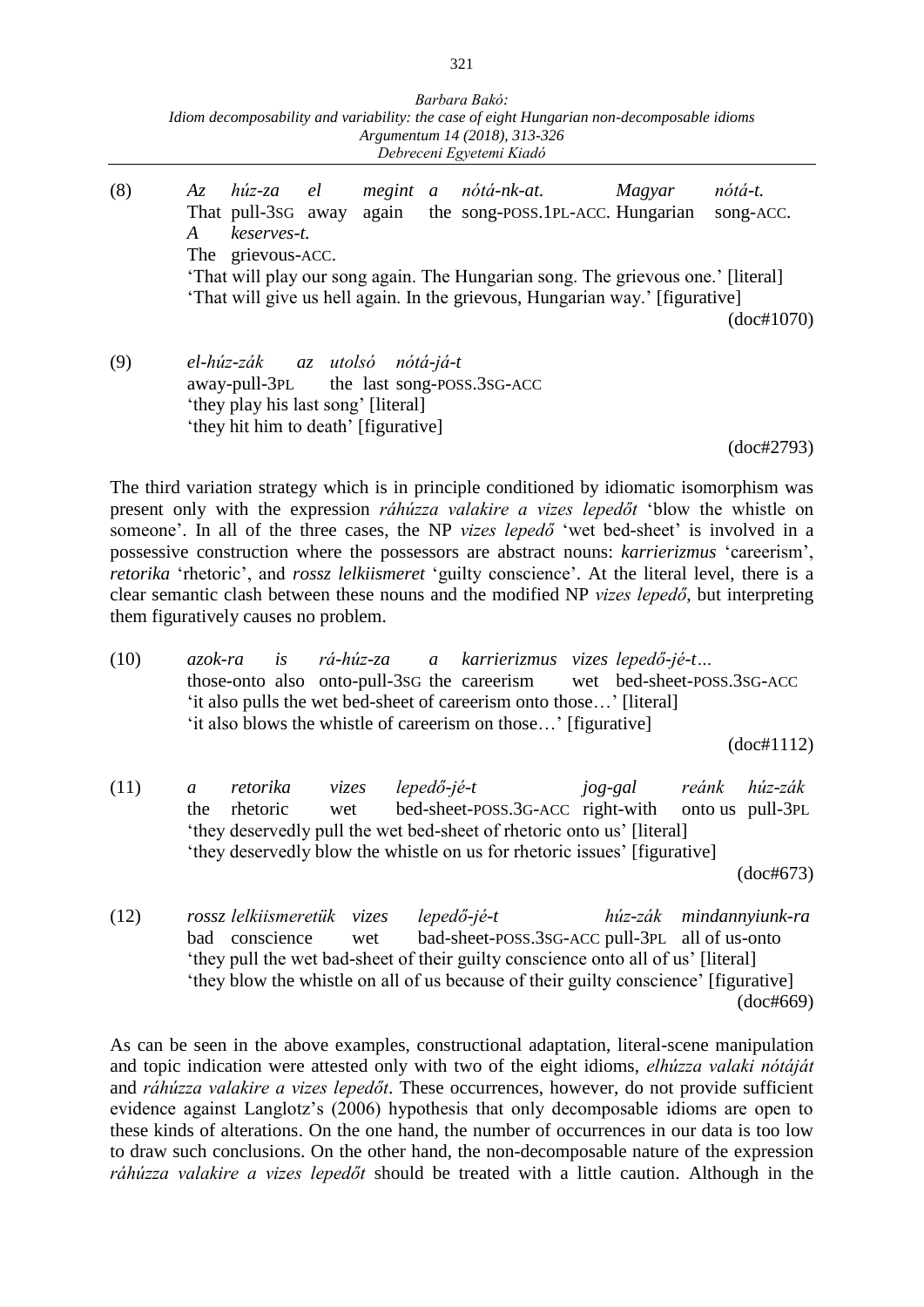judgement test it has been rated as opaque and non-decomposable by Hungarian native speakers, my intuition is that at least a certain extent of transparency and decomposability can be assigned to it. The verb *ráhúz* 'to pull onto' figuratively corresponds to the verb *rábizonyít* 'convict'. The relationship between the two correspondents may be supported by the fact that *ráhúz* has a lexicalized meaning denoting the action of applying a theory. The contribution of the constituent *vizes lepedő* 'wet bed-sheet' is less clear, but some kind of motivation can be found behind it as well. The unpleasant feeling caused by the wet bed-sheet touching the body may cognitively be extended to the unpleasantness of a situation in which someone's guilt is revealed. If the expression is understood by this analogy, a certain degree of decomposability can be detected in it. This may be one explanation why constructional adaptation and topic indication are applicable to this idiom.

As opposed to the three principles discussed so far, topic-related literal-scene manipulation as well as ambiguation and punning are not exclusive for isomorphic idioms, but are also open to non-decomposable expressions. In (13) and (14), the adjective *vizes* 'wet' is replaced with *kokainos* 'cocaine' and *olajos* 'oily', respectively. Both are possible premodifiers of the literal meaning of l*epedő* but they are also associated with the usage-context.

(15) and (16) are typical examples of conjunction modification in which *képzeletbeli* 'imaginarey' and *nemlétező* 'non-existent' do not make any contribution to the figurative meaning, but can only be interpreted at the literal level, denoting a feature of the subjects' moustache.

(13) *rá-húz-ni a kokain-os lepedő-t képviselő-társ-unk-ra* onto-pull-INF the cocaine-OS bed-sheet-ACC representative-mate-POSS.1PL-onto 'to pull the cocaine bed-sheet onto our honorable friends' [literal] 'to blow the whistle on our honorable friends for cocaine issues' [figurative] (doc#2805) (14) *rá-húz-t-ák a vizes-t… majd' az-t mond-t-am olajos* onto-pull-PAST-3PL the wet-acc… almost that-acc say-past-1sg oily *lepedő-t egy olajcég-re* bed-sheet-acc a oil company-onto 'they pulled the wet… I almost said oily bed-sheet onto an oil company' [literal] 'they blew the whistle on an oil company' [figurative] (doc#2607) (15) *össze-akaszt-ja képzeletbeli bajsz-á-t* together-hang-3SG imaginary moustache-POSS.3SG-ACC 'he hangs his imaginary moustache with' [literal] 'he falls out with' [figurative] (doc#2245) (16) *elmeháborodott gazfickó-val akaszt-juk össze nemlétező*  insane knave-with hang-1PL together non-existent *bajsz-unk-at*  moustache-POSS.3SG-ACC 'we hang our non-existent moustache with an insane knave' [literal] 'we fall out with an insane knave' [figurative]

(doc#2245)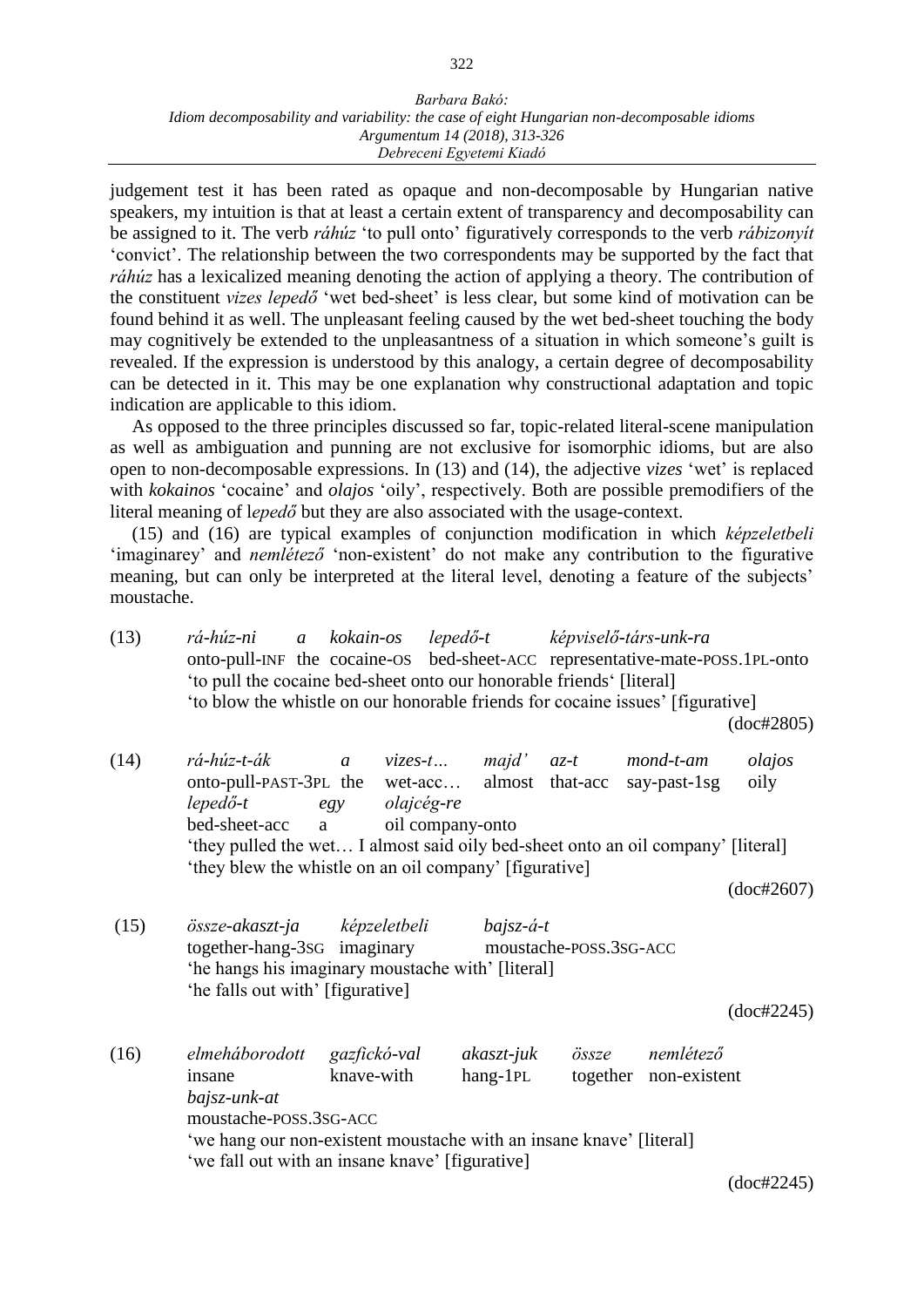323

The mechanism behind all of the attested occurrences of ambiguation and punning in the collected data involves the placement of the idiom into a literally biased context. Since the expression is mostly used figuratively, not only its literal but idiomatic meaning is activated at the same time what creates a humorous semantic effect. In (17), for example, this humorous effect is caused by the opposing nature of the two actions denoted by the literal and the figurative interpretations. The former expresses a joyful, heart-warming situation in which little children sing a song to Santa Claus, while the latter refers to an event where little children beat up Santa. Because of the clash between the two possible interpretations, the reader finds this sentence original and funny.

(17) *A gyerekek öröm-mel húz-t-ák el a Mikulás* The children joy-with pull-PAST-3PL away the Santa *nótá-já-t.* song-POSS.3SG-ACC. 'The children gladly played Santa's song.'

(doc#2911)

Although this study was mainly interested in the occasional, non-lexicalized modifications, the last column of Table 2, labelled *Other*, also includes the number of alterations that fall outside this category. Lexicalized variants and formal idiom blends belong here, and, as can be seen, these alterations occurred the most frequently with the eight idioms in the corpus.

Formal idiom blends usually integrate two expressions that are nearly synonymous or have homophonous constituents. In (18), for example, the idioms *húzza a lóbőrt* 'to snore loudly' and *eldobja a rókabőrt* 'to throw away the fox skin // to vomit' are likely to be mixed. The basis of this combination may be the fact that both expressions contain a word that literally denotes the skin of an animal (i.e. horse and fox).

(18) *a fi-á-ra néz, aki a vendégsezlon-on húz-za a*  the son-POSS.3SG-onto see, who the chaise longue-on pull-3SG the *rókabőr-t* fox skin-ACC 'he looks at his son who is pulling the fox skin on the chaise longue' [literal] 'he looks at his son who is snoring on the chaise longue' [figurative] (doc#583)

Lexicalized variant forms were also found for *felkapja a vizet* (*felkapja a cukrot* 'to snatch up the sugar' and *felszívja a vizet* 'soak up the water'), *ráhúzza valakire a vizes lepedőt* (*ráborítja valakire a vizes lepedőt* 'to lay the wet bed-sheet on someone') and *összeakasztja a bajszát valakivel* (*összeköti a bajszát valakivel* 'to tie one's moustache with someone'). Since the conventionalized variations of idioms are beyond the scope of the present investigation, they and the issues related to them are not discussed in this paper.

(19) *Tegnap fel-kap-t-am a cukr-ot* Yesterday up-get-PAST-1SG the sugar-ACC 'Yesterday I snatched up the sugar ' [literal] 'Yesterday I hit the ceiling' [figurative]

(doc#987)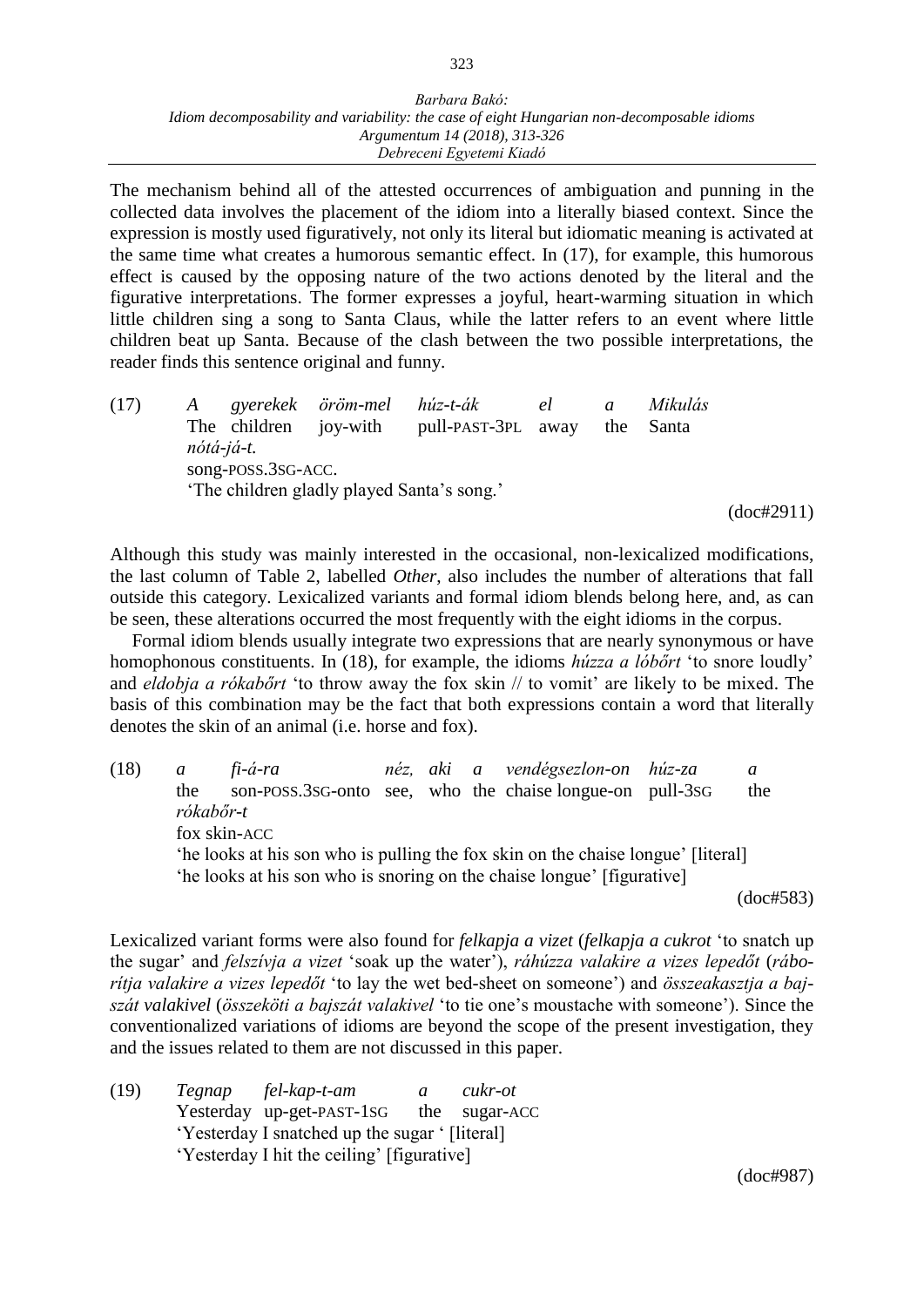|      | Barbara Bakó:<br>Idiom decomposability and variability: the case of eight Hungarian non-decomposable idioms<br>Argumentum 14 (2018), 313-326<br>Debreceni Egyetemi Kiadó                                                                            |            |
|------|-----------------------------------------------------------------------------------------------------------------------------------------------------------------------------------------------------------------------------------------------------|------------|
| (20) | Minden-en fel-szív-juk a viz-et.<br>Everything-on up-soak-1PL the water-ACC<br>'We soak up the water because of everything.' [literal]<br>'We hit the ceiling because of everything.' [figurative]                                                  |            |
|      |                                                                                                                                                                                                                                                     | (doc#1149) |
| (21) | most rá-borít-om a vizes<br>$lepedő-t$<br>De<br>onto-lay-1sG the wet<br>bed-sheet-ACC<br>But<br>now<br>'But this time I will lay the wet bed-sheet on him' [literal]<br>'But this time I will blow the whistle on him' [figurative]                 |            |
|      |                                                                                                                                                                                                                                                     | (doc#2007) |
| (22) | most Gyurcsán-nyal jól össze-köt-ik a bajsz-uk-at!<br>now Gyurcsány-with well together-tie-3PL the moustache-POSS.3PL-ACC<br>'now they will tie their moustache with Gyurcsány!' [literal]<br>'now they will fall out with Gyurcsány!' [figurative] |            |
|      |                                                                                                                                                                                                                                                     | (doc#2871) |

#### **4 Conclusion**

The natural language examples attested in this corpus study suggest that non-decomposable idioms can be used with a variety of alterations that are different from their canonical base forms. All types of Langlotz's (2006) variation principles were found to occur, including constructional adaptation, inconspicuous literal-scene manipulation and topic indication which are claimed to be constrained by the lack of an isomorphic relationship between the literal and idiomatic referents of an idiom's constituents. The number of such instances, however, was very low; therefore, they do not provide sufficient evidence against Langlotz's (2006) hypothesis that only transparent, decomposable idioms are able to develop these variants. Future investigations should be carried out with a larger sample of idioms in order to explore this problem more deeply.

#### **References**

Bárdosi, V. (2003): *Magyar szólástár*. Budapest: Tinta Könyvkiadó.

Bárdosi, V. (2012): *Magyar szólások, közmondások adatbázisa*. Budapest: Tinta Könyvkiadó.

Csefkó, Gy. (1930): *Szállóigék, szólásmódok: Tanulmányok szóláskészletünk köréből*. Budapest: Magyar Nyelvtudományi Társaság.

Duffley, P.J. (2013): How creativity strains conventionality in the use of idiomatic expressions. In: Borkent, M., Dancygier, B. & Hinnell, J. (eds.): *Language and the creative mind*. Stanford, CA: CSLI Publications, 49–61.

Dunkling, L. (1998): *Dictionary of Curious Phrases*. Glasgow: Harper Collins.

Ernst, T (1980): Grist for the linguistic mill: Idioms and 'extra' adjectives. *Journal of Linguistic Research* 1.3, 51–68.

Gibbs, R.W. & Nayak, N.P. (1989): Psycholinguistic studies on the syntactic behavior of idioms. *Cognitive Psychology* 21, 100–138.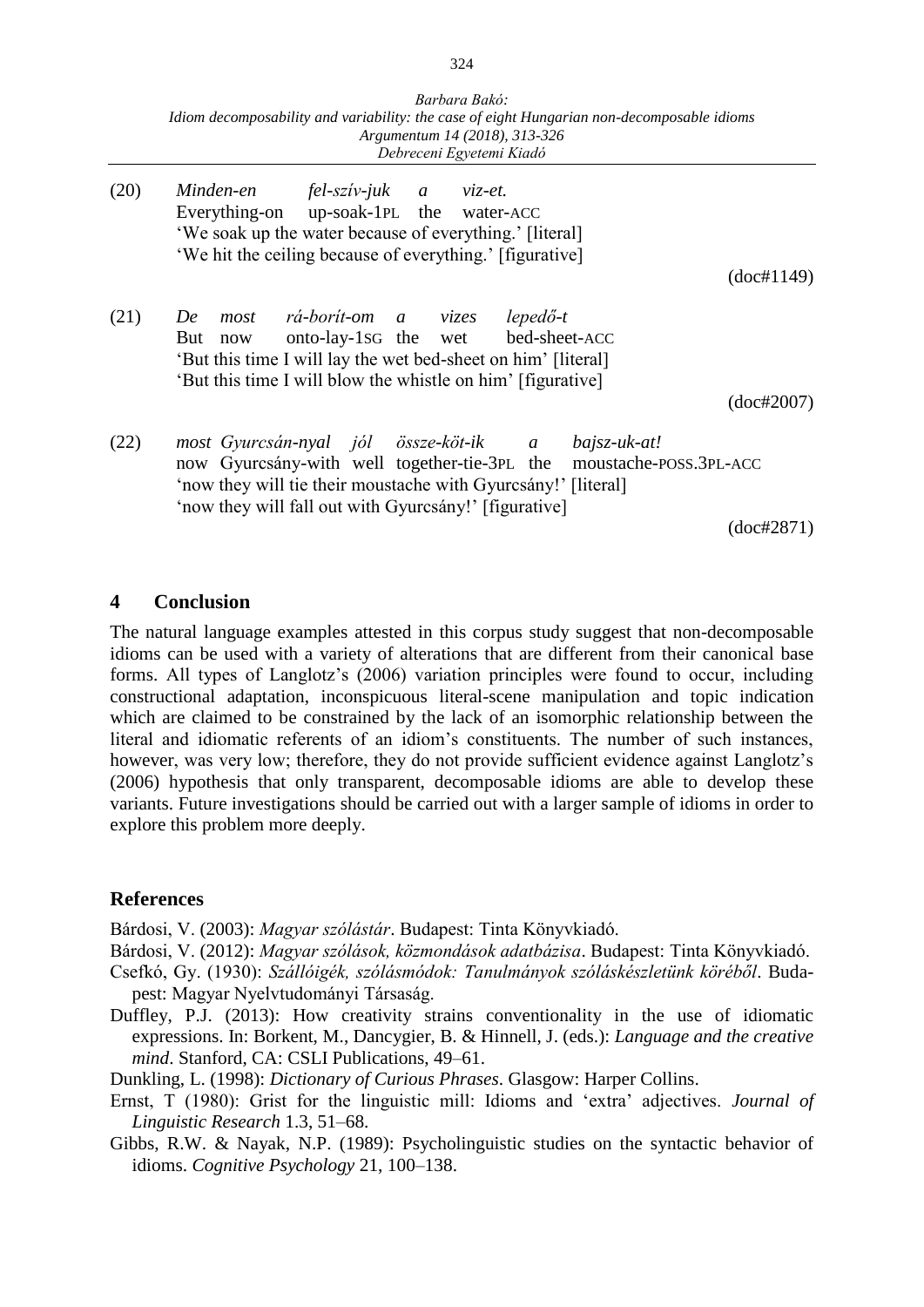- Gibbs, R.W., Nayak, N.P., Bolton, J.L. & Keppel, M.E. (1989): Speakers' assumptions about the lexical flexibility of idioms. *Memory & Cognition* 17.1, 58–68.
- Hadrovics, L. (1995): *Magyar frazeológia: Történeti áttekintés*. Budapest: Akadémiai Kiadó.
- Laczkó, T. (1995): *The Syntax of Hungarian Noun Phrases – A Lexical-Functional Approach. Metalinguistica 2.* Frankfurt am Main: Peter Lang.
- Langlotz, A. (2006): *Idiomatic creativity: A cognitive-linguistic model of idiomrepresentation and idiom-variation in English.* Amsterdam/Philadelphia: John Benjamins Publishing Company.
- Moon, R. (1998): *Fixed expressions and idioms in English*. Oxford: Oxford University Press.
- Nunberg, G. (1978): *The pragmatics of reference.* Indiana University Linguistics Club.
- Nunberg, G., Sag, I.A. & Wasow, T. (1994): Idioms. *Language* 70.3, 491–538.
- O. Nagy, G. (1957): *Mi fán terem?* Budapest: Gondolat Kiadó.
- O. Nagy, G. (1985): *Magyar szólások és közmondások*. Budapest: Gondolat.
- Oravecz, Cs., Váradi, T. & Sass, B.(2014): The Hungarian Gigaword Corpus. In: Calzolari, N. (ed.): Proceedings of the 9th International Conference on Language Resources and Evaluation, May 26-31. Reykjavik: ELRA, 1719–1723.
	- Available at http://mnsz.nytud.hu [Last accessed: 2018, August 15].
- Parkinson, J. (2000): *Catchphrase, Slogan and Cliché*. London: Michael O'Mara Books Limited.
- Vega Moreno, R.E. (2007): *Creativity and Convention: The Pragmatics of Everyday Figurative Speech*. Amsterdam/Philadelphia: John Benjamins Publishing Company.
- Wulff, S. (2008): *Rethinking idiomaticity: A usage-based approach.* London/New York: Continuum.

Barbara Bakó Doctoral School of Linguistics Pf. 400 H-4002 Debrecen bako.barbara91@gmail.com